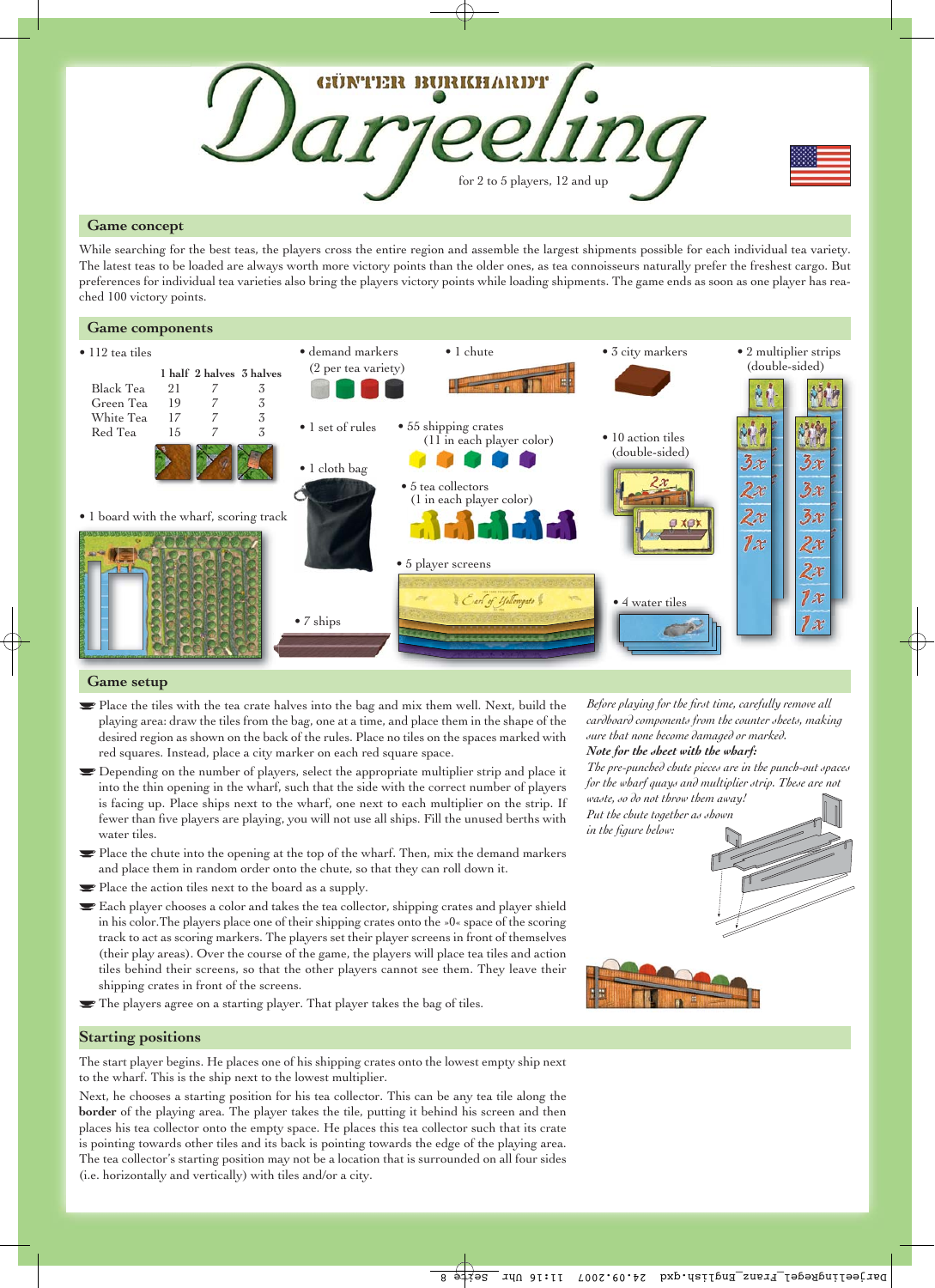**Note:** if the player chooses to take a tile with three tea crate halves on it, he may take an action tile from the supply and place it behind his screen. See the detailed description of the action tile at the end of the rules.

After the start player has chosen his starting position, the player on the left chooses a starting position. He places a shipping crate onto the next-lowest empty ship – that is, the ship immediately above the one the start player placed a shipping crate on – and then also chooses a starting position.



This process continues in the clockwise direction until each player has loaded a ship with one shipping crate and chosen a starting position for his tea collector.

Now, the game can begin!

# **Game play**

On a player's turn, he carries out all phases of his turn. Then, play passes to the next player on his left.

A turn consists of the following three phases:

- **1. Score victory points for crates on the ships**
- **2. Move tea collector and take tile**
- **3. Load shipping crates**

The order of these phases may never be changed.

## **I. Score victory points for crates on the ships**

If the player has shipping crates on the ships at the start of his turn, he scores victory points for them. These points are added to that player's total on the scoring track.

The victory points are calculated as follows: the number of shipping crates on a ship is multiplied by the multiplier next to the ship.

If the player has shipping crates on multiple ships, the victory points for each ship are calculated separately and added together.

## **II. Move tea collector and take tile**

The player **must** move his tea collector. The player may only move in the direction that his tea collector's crate is pointing. **Before** moving his tea collector, the player may rotate his tea collector by 90° to either the right or the left. Also, for the cost of 2 victory points, he may turn his tea collector 180<sup>°</sup>. Note: If the player doesn't have enough victory points to pay the cost, he receives negative points and must move his scoring marker the appropriate number of spaces behind the 0 space on the scoring track!

While moving the tea collector and afterwards, its orientation may not be altered!

The player may move his tea collector as far as he wishes in a straight line. While moving, he may pass over cities or other players' tea collectors. However, he must pay 1 victory point for each tile and 2 victory points for each city or opponent's tea collector that his tea collector passes over.

The tea collector's movement must end on a tile. The player must take that tile and place it behind his screen.

If he takes a tile with three tea crate halves, he may take an action tile from the supply and <sup>p</sup>lace it behind his screen.

Finally, the player draws a new tile from the bag and places it into the now-open space in which his tea collector was standing at the start of the turn.

#### **III. Load shipping crates**

Now, the player may load tea onto a ship using his shipping crates. The shipment can consist of any number of **complete tea crates**. All tea in a shipment must be of **the same variety**. All crates must be closed. No shipment may include half tea crates, which are still open on a side.

Loading shipping crates is carried out in four steps.

- **1. Lay out tea tiles**
- **2. Load shipping crates onto the ship**
- **3. Discard tea tiles**
- **4. Score bonus points**

*Note: as this sequence is the trickiest in the entire game, we recommend keeping the order of the steps in mind.*

The individual steps:

#### **1. Lay out tea tiles**

The player takes the tea tiles he would like to ship from behind his screen and puts them together, so that all players can see how many complete crates of which tea variety he would like to ship. The crates may form different sets of crates as long as they are all the same variety.

**Note:** only the number of whole tea crates matters. The number of tiles used is unimportant. So for example, it is possible to combine one tile with three half crates and three tiles with one half crate each into three complete crates, provided that all tiles are of the same tea variety.

# *Example: the player gets 10 victory points.*  $3x$  $2x$  $2x(\Box) = 6$  $2x$  $7x$  $1x$  ( $0$   $0$   $) = 4$ *total: 10*





*Example: the player must pay 4 victory points.*

*Example for loading shipping crates:*

*1.) Andreas (yellow) has laid out five tiles that show four complete crates.*





*This is not permitted, as one crate is not closed.*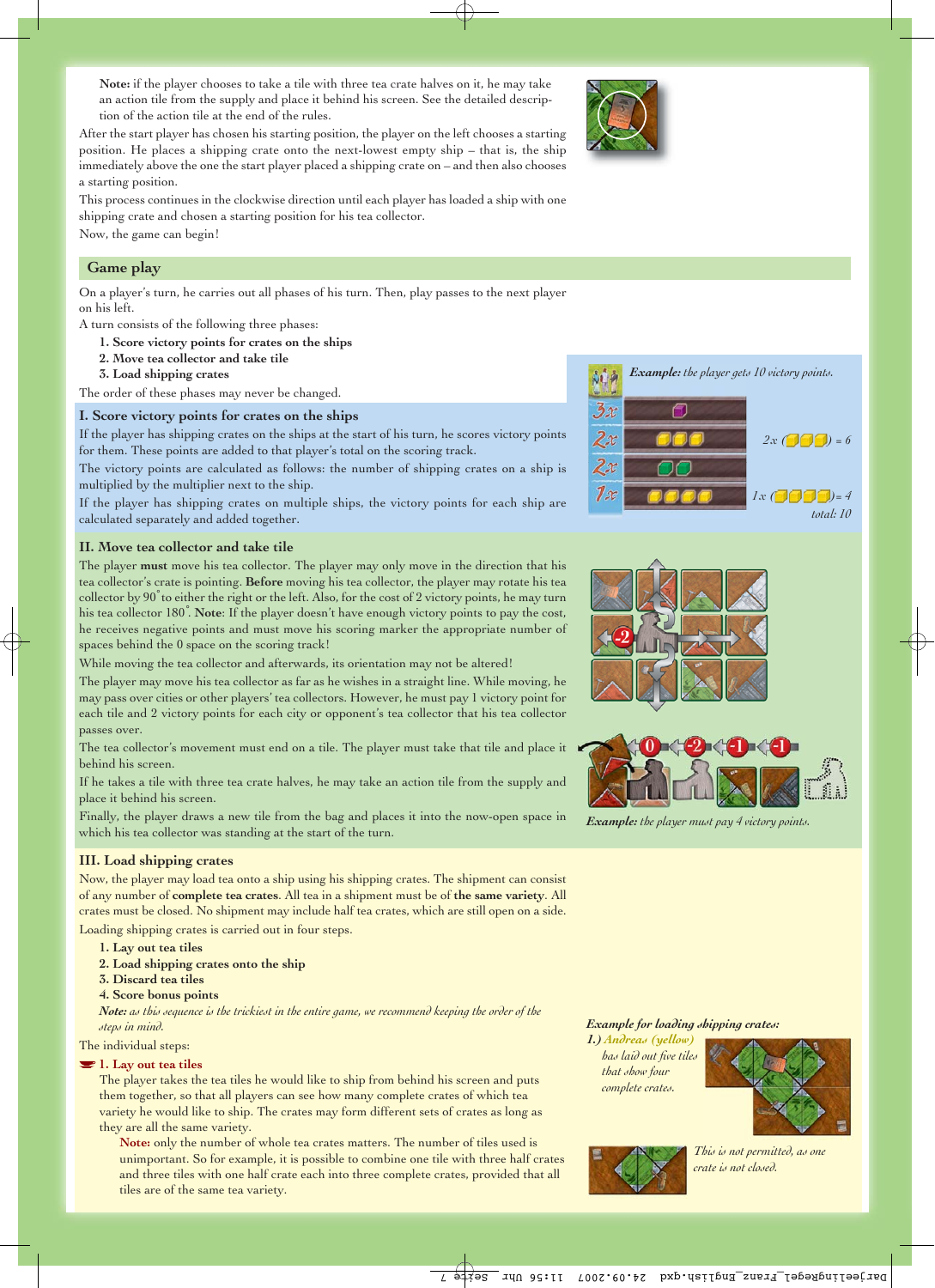#### **2. Load shipping crates onto the ship**

- If the player's tea collector is standing on a space that is immediately horizontally, vertically or diagonally adjacent to a city, he may load as many shipping crates onto the ship as the number of whole crates shown on the tiles he laid out.
- If the player's tea collector is not immediately adjacent to a city, then he may only load **one crate fewer** than the number he laid out.

**Important:** a player is **not** permitted to lay out tea tiles and ship them, if the <sup>p</sup>layer cannot load any shipping crates on a ship. This may occur if the player lays out a single tea crate and his tea collector is not standing next to a city.

When loading, the player removes the lowest ship from the wharf. If there are shipping crates on that ship, the player returns them to the player that owns them.

Next, the player moves all ships one space downward, so that the space next to the highest multiplier value becomes empty. The player places the ship he removed from the wharf into the empty space at the top. Finally, the player loading shipping crates <sup>p</sup>laces the crates he is shipping onto that ship.

Note: since the number of shipping crates is limited, if a player is allowed to load more crates than he has in his supply, he may move his crates from other ships to the one he is loading to make up the deficit.

# **3. Discard tea tiles**

The player collects the tiles he laid out and places them in a face-up stack onto the warehouse on the wharf. If there is already a stack of tiles on the warehouse, he places the older stack into the bag.

#### **4. Score bonus points**

The player earns bonus points for the demand and the number of crates shipped.

# **Demand bonus**

There are two demand markers for each tea variety on the chute. After the player has discarded his tiles, he takes the lower marker of the tea variety he loaded off the chute and adds it back to the top. Then, he counts how many markers of other tea varieties are located between the two markers of the loaded variety. This number is the number of victory points he scores for the shipment.

#### **Quantity bonus**

If the player loads **4 or more crates** on the ship, he receives a bonus of 1 victory point per crate he loads. If he loads three or fewer crates on the ship he receives no quantity bonus.

**Note:** to receive a quantity bonus, the number of crates a player **loads** is important. It is **not** important how many crates are **shown** on the tiles he has laid out.

### **The action tiles**

Each time a player takes a tile with three tea crate halves on it, he may take an action tile from the supply and place it behind his screen.

*Note: as a reminder, these tiles have a clipboard on them identical to the one on the action tiles.*

If a player takes a tile with three tea crate halves on it when there is no action tile left, then he does not take a tile!

## **Play an action tile**

A player may play up to two action tiles when he is loading shipping crates. The marker shows the two actions possible on each face. The player may also play an action tile that he just received that turn. He may not use the same action twice in his turn.

After playing the tile, he returns it to the supply.

#### **No rotting**

If, when loading, the player's tea collector is not immediately adjacent to a city, he may still load as many shipping crates as the number of complete crates he laid out.

#### **Double demand bonus**

This turn, the player scores twice the normal demand points. Note: the bonus for the number of crates shipped cannot be doubled by this action!

#### **Game end**

The game ends as soon as a player reaches 100 victory points or more. If a player scores more than 100 victory points, then his scoring marker is moved ahead appropriately and 100 points added to his score.

*Note: if, for example, a player reaches or exceeds 100 victory points at the start of his turn for ship<sup>p</sup>ing crates, the game ends immediately and he does not finish his turn.*

Now, each player reveals any tiles he still has behind his screen. For each half crate on a tile, he loses 1 victory point. It makes no difference if he could have formed whole crates or not.



*Andreas removes Birgit's crates from the lowest ship and <sup>g</sup>ives them back to her. Then, he moves this ship to the top and <sup>p</sup>laces 3 crates on it.*



*3.)*

*4.) Andreas removes the lower green marker from the demand barometer and places it back at the top. Now the green markers are separated from one another by 5 other demand markers. Andreas decides to play an action tile*

*doubling his demand bonus: he scores 10 victory points.*

*Andreas does not get a quantity bonus, because he loaded only three crates.*





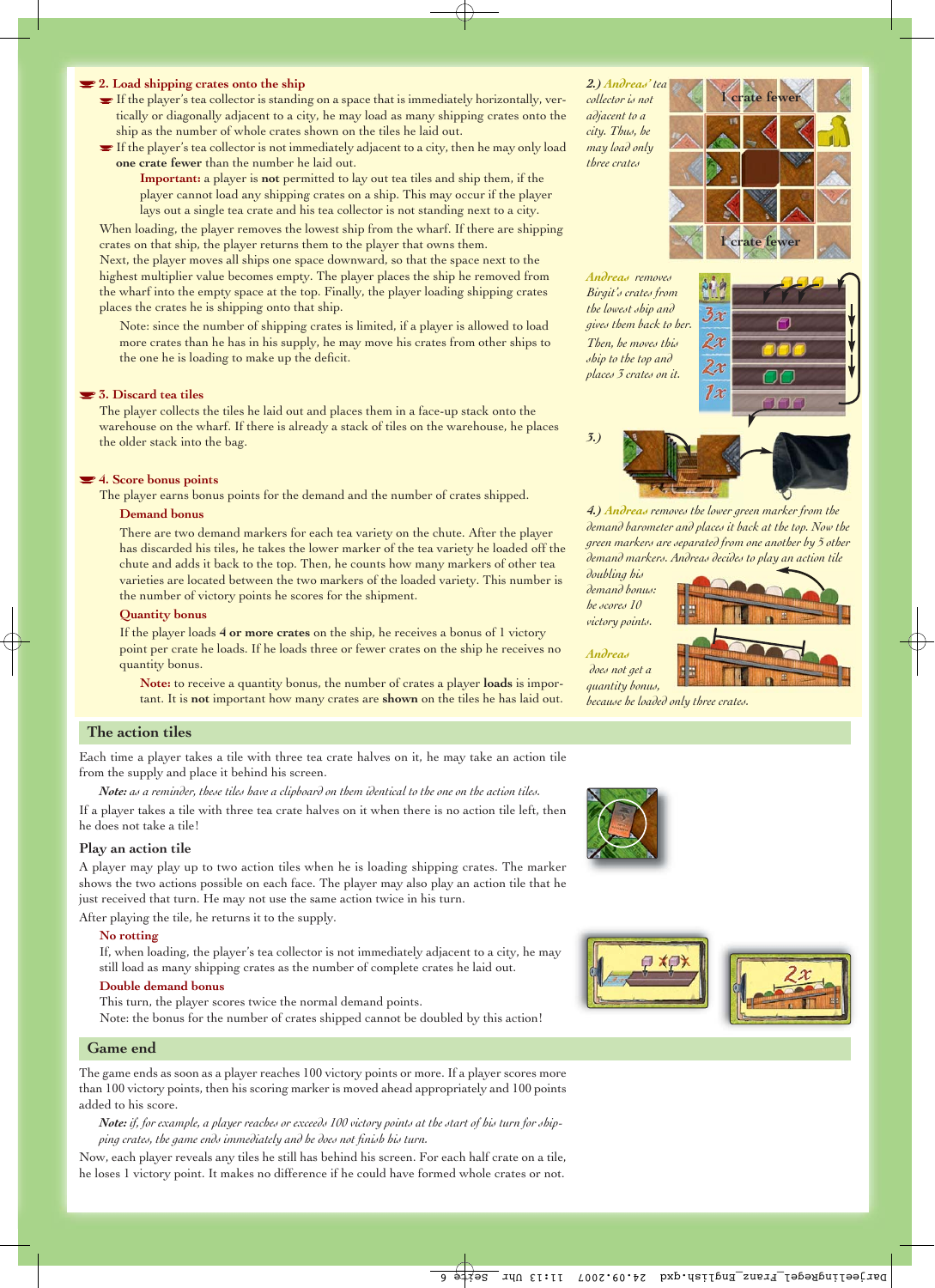*Note: the game is over, even if the negative points scored by the player who triggered the end of the game bring that player's total to less than 100 victory points.*

All action tiles are worthless.

The winner is the player with the most victory points.

In the case of a tie, the players rejoice in their shared victory.



# **Appendix**

India is particularly suited for beginning players of any number. If the players prefer less competition with the collecting of crates, we recommend China with 4 and 5 players. For players who want a more competitive game, or for 2 or 3 players, we recommend Sri Lanka. When players have gained experience with Darjeeling, they can invent their own starting regions or play the given displays with other player numbers.

#### **Tactical Tips**

When first playing Darjeeling, we recommend players start in the proximity of a city, but at some distance from the other players. With experience, of course, players should select starting positions that give them good access to the crates they want to collect and/or positions that might impede the progress of their opponents.

With Darjeeling, there is no rule of thumb for the »correct« way to <sup>p</sup>lay.

Some players may find that frequently shipping small numbers of crates keeps them scoring at least a few points each round. Shipping just one or two crates is especially advantageous when the demand bonus for that variety of tea is high. Additionally, each time a player ships, he reduces the value of the crates of all other players with crates on the wharf.

A player building a large shipment should carefully plan when to ship it, so that other players will not quickly ship small amounts to reduce his potentially large score to a single multi<sup>p</sup>lier score in just one or two rounds. A good time to ship a large number of crates would be just after several players have shipped and/or when players' tea collectors are not near cities, and, thus, they would lose a crate by shipping from there.

Of course, watching what tiles other players are collecting will always provide a player an advantage. It is especially annoying to want to ship a variety of tea your opponent just shipped, reducing your demand bonus to 0!



#### **History**

In 1835, the British East India Company leased the region around the location of the modern-day city of Darjeeling. The British had more than a strategically-placed trading post in mind – because of the favorable climate, they wanted to build a sanatorium there as well! That climate, which was to bring relief to sanatorium visitors, can be thanked for one of the most sought-after tea varieties in the world: Darjeeling. Tea connoisseurs from around the globe treasure the extremely fine and flowery aroma of the

First Flush, the first harvest of the year's new growth. But the many flavors of teas from the following harvests are also unsurpassed. For a long time, only traditional black tea was produced in Darjeeling. In the meantime, however, other teas are exported from the region. Such teas are produced by different fermentation techniques. So these days, for example, Green Darjeeling is not the rarity it once was.

Our tea crates have the colors black, green, white and red, representing black, green, white, and red tea. Originally, red tea was another name for black tea, but today, red tea (or Pu-Erh) refers to tea that once brewed has a strong red-brown color. Even if not all varieties of tea are available in the region you choose to play, remember that it is a game and not a tea collecting simulation.

Another important difference in teas comes in the way they are manufactured or fermented. With green tea, for example, fermentation is prevented by heating the leaves right after picking to

destroy the enzymes. Red Pu-Erh tea is fermented before drying and treated with a tea fungus. Some teas are fermented so lightly that the leave margins only lose their color. They are sometimes known as white tea. Black tea gets its name from its dark color, which is caused by the fermentation procedure used to produce it.

Teas offer unbelievable taste variety. Where and how the plants are grown as well as how they are fermented play big roles in their final taste. Young leaves and buds produce tea with a finer flavor, for example. Of course, teas can also be aromatized or blended with other leaves or fruits. The possibilities are nearly endless and new blends are added each year to bring new lovers of tea to the market.

**Author:** Günter Burkhardt, **Illustration and Layout:** Christof Tisch, **Translations:** Patrick Korner, Jay Tummelson

© 2007 ABACUSSPIELE Verlags GmbH & Co. KG, Dreieich All Right Reserved. Made in Germany. www.abacusspiele.de

Rio Grande Games PO Box 45715 Rio Rancho, NM 87174 www.riograndegames.com